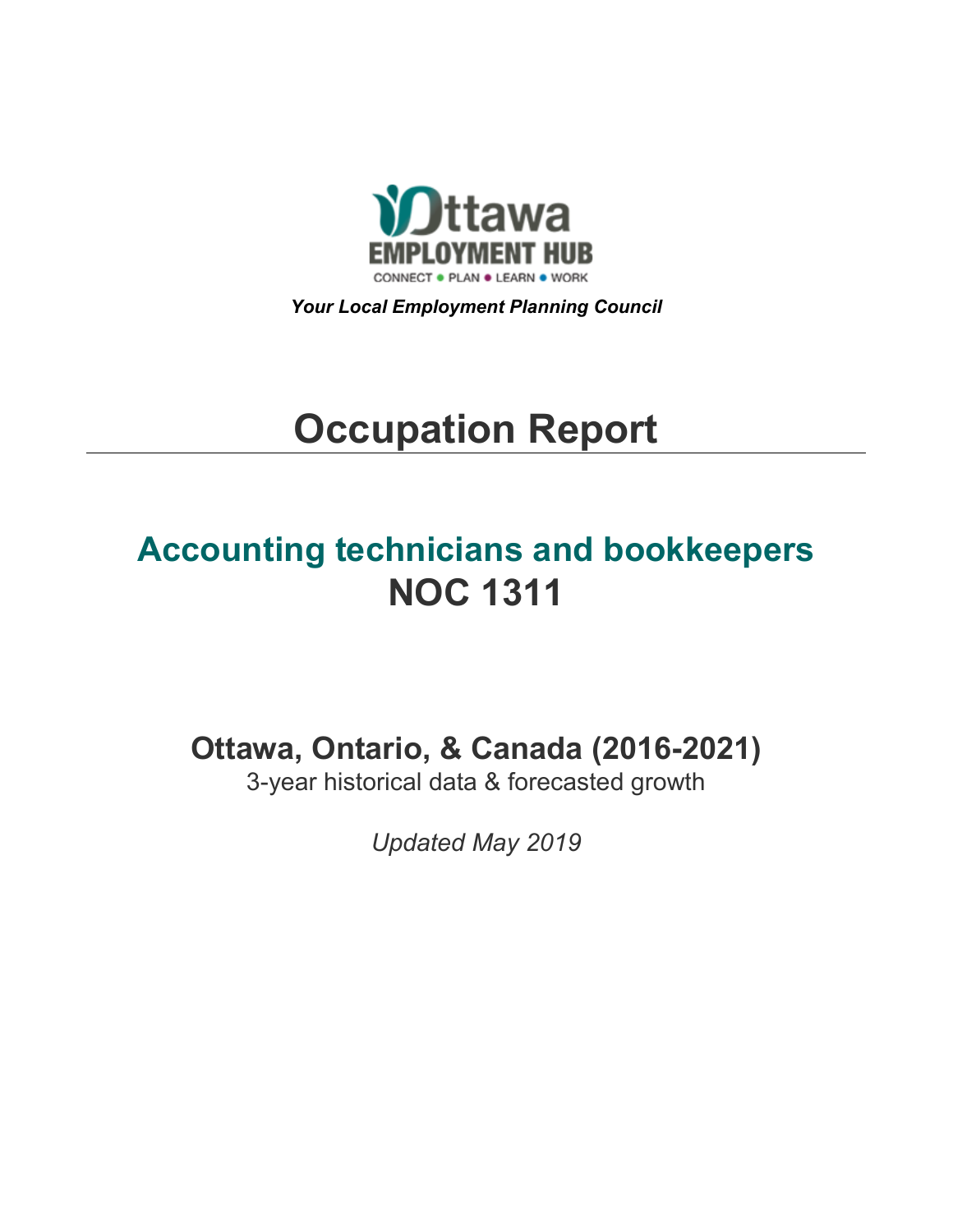

#### **Accounting technicians and bookkeepers Ottawa Outlook**

NOC 1311 **Limited Eair <b>A** Fair **A** Good

*Based on past and forecasted growth.*

#### **A Local Snapshot**

- Employment in this occupation **increased in Ottawa from 2016 to 2018** (**23.5%**); it is forecast to **increase an additional 10.0%** over the next three years.
- **3.8%** were **unemployed in Ottawa in 2016; 1,404 (26.6%)** of those in this occupation were **selfemployed**.
- **Median hourly wage** for this occupation was **\$23.42**.
- **24.8%** of the 2018 jobs were in the **Accounting, tax preparation, bookkeeping and payroll services** industry sector.
- Ottawa has a **slightly lower share of this occupation** than the nation.
- **Provincially**, this occupation showed an increase from 2016 to 2018 (**7.2%**); it is expected to increase an additional **3.5%** over the next three years.
- In contrast to Ottawa Employment Hub's forecast ranking for this occupation, *Canada Job Bank*  forecasted **fair** employment potential for this occupation in Ottawa from 2018-2020.

#### **Overview**

| <b>Ottawa Jobs (2018)</b>          | 5,285 (27% were self-employed = $1,404$ ) |                       |         |
|------------------------------------|-------------------------------------------|-----------------------|---------|
| 2016 Ottawa Unemployment Rate      | 3.8%                                      | Ontario               | $3.2\%$ |
| Location Quotient to Nation (2018) | 0.96                                      |                       |         |
| Change in Jobs (2016 - 2018)       | 23.5%                                     | $(2018 - 2021)$ 10.0% |         |

*NOTE: Location quotient (LQ) is a way of quantifying how concentrated a particular occupation is in a region compared to the nation or province. A quotient of 1.00 means Ottawa has the same share of the occupation as the nation/province. A quotient higher than 1.00 means Ottawa has a greater share, and lower than 1.00 means Ottawa's share is lower than the average.*

## **OTTAWA | Percentile Earnings** *(not including self-employed)*

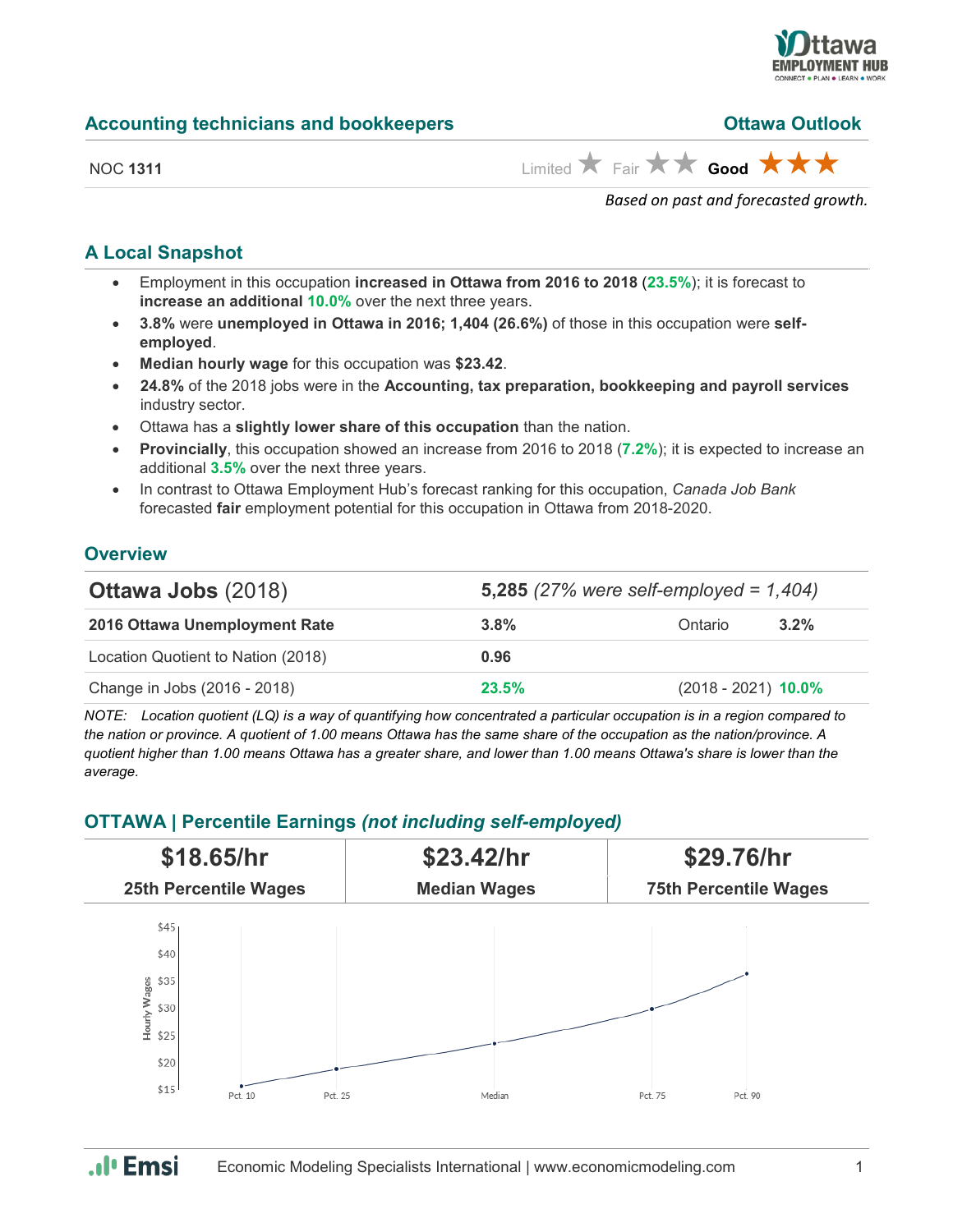

### **Ottawa | Growth**

| 4,280       | 5,814            | 1,534              | $35.8\%$             |
|-------------|------------------|--------------------|----------------------|
| $2016$ Jobs | <b>2021 Jobs</b> | Change (2016-2021) | % Change (2016-2021) |

# **Regional Trends**



|           | <b>Region</b> |               | <b>2016 Jobs</b> | <b>2021 Jobs</b> | Change | % Change |
|-----------|---------------|---------------|------------------|------------------|--------|----------|
| Ð         | Ottawa        |               | 4,280            | 5,814            | 1,534  | 35.8%    |
|           | Ontario       |               | 58,627           | 65,068           | 6,441  | 11.0%    |
|           | Canada        |               | 153,954          | 180,187          | 26,233 | 17.0%    |
|           |               | <b>Ottawa</b> |                  | <b>Ontario</b>   |        | Canada   |
| 2016 Jobs |               | 4,280         |                  | 58,627           |        | 153,954  |
| 2017 Jobs |               | 4,843         |                  | 60,678           |        | 161,267  |
| 2018 Jobs |               | 5,285         |                  | 62,845           |        | 172,164  |
| 2019 Jobs |               | 5,486         |                  | 63,624           |        | 175,065  |
| 2020 Jobs |               | 5,661         |                  | 64,381           |        | 177,767  |
| 2021 Jobs |               | 5,814         |                  | 65,068           |        | 180,187  |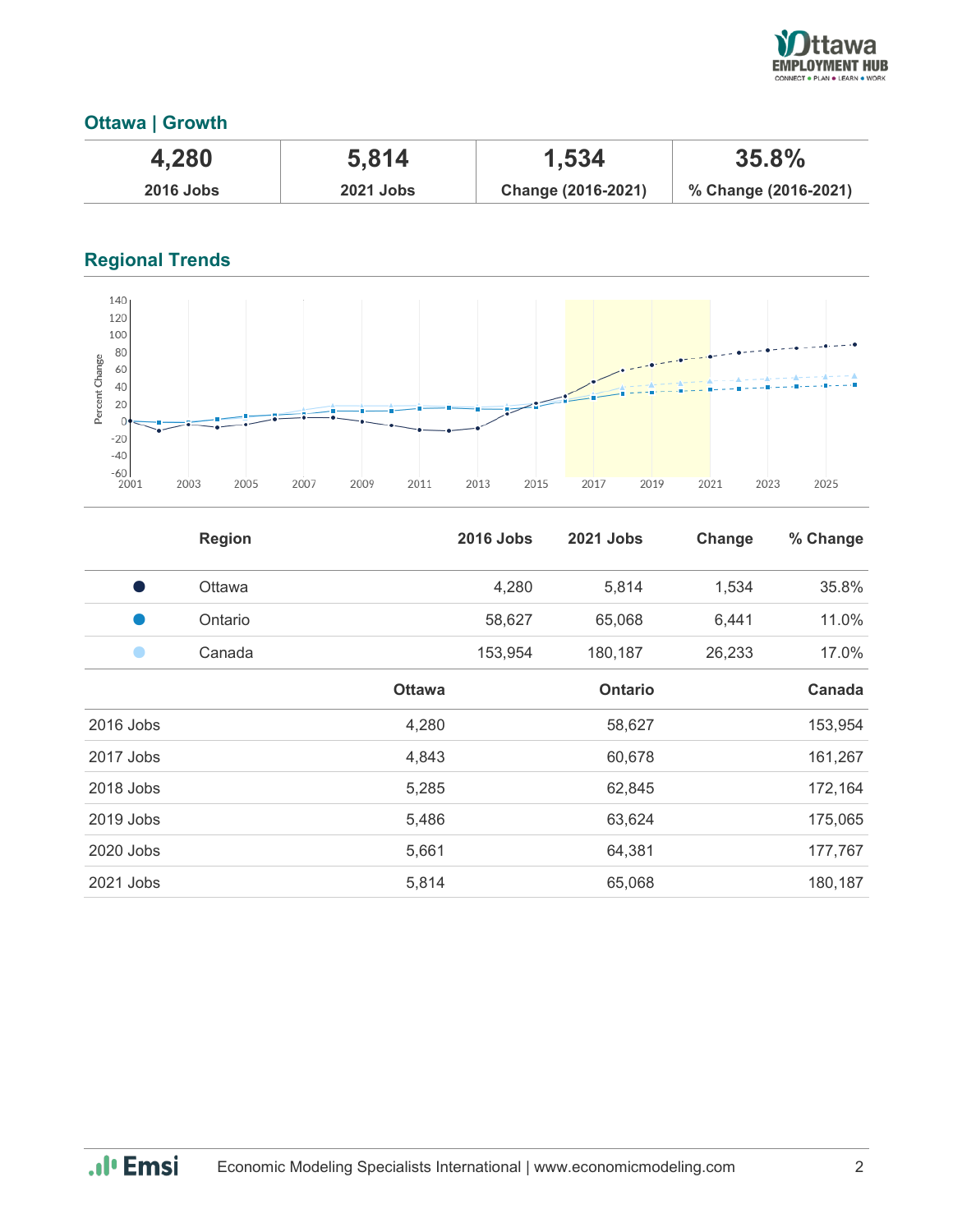

#### **Ottawa | Industries Employing this Occupation**

| <b>Industry</b>                                               | Occupation<br>Jobs in<br><b>Industry</b><br>(2018) | $%$ of<br><b>Occupation</b><br>in Industry<br>(2018) | % of Total<br>Jobs in<br><b>Industry</b><br>(2018) |
|---------------------------------------------------------------|----------------------------------------------------|------------------------------------------------------|----------------------------------------------------|
| Accounting, tax preparation, bookkeeping and payroll services | 1.309                                              | 24.8%                                                | 29.0%                                              |
| Other federal services (9112-9119)                            | 376                                                | $7.1\%$                                              | 0.4%                                               |
| Building equipment contractors                                | 219                                                | $4.1\%$                                              | 2.1%                                               |
| Residential building construction                             | 141                                                | 2.7%                                                 | 2.0%                                               |
| Full-service restaurants and limited-service eating places    | 125                                                | 2.4%                                                 | $0.4\%$                                            |

*NOTE: Inverse staffing patterns provides a table of percentages that shows how regional occupations are divided up among regional industries. For example, an inverse staffing pattern for registered nurses may show that 70% of RNs are employed by hospitals, 10% by local government (i.e., public schools), 10% by nursing homes, and 10% by offices of physicians.*

#### **Educational programs and completions in Ottawa** *(public institutions only***)**

|                 |                                           | 1,041                     |  |
|-----------------|-------------------------------------------|---------------------------|--|
| Programs (2016) |                                           | <b>Completions (2016)</b> |  |
| <b>CIP Code</b> | Program                                   | <b>Completions (2016)</b> |  |
| 52.03           | Accounting and related services           | 695                       |  |
| 52.08           | Finance and financial management services | 347                       |  |

*NOTE: EMSI Analyst uses Statistics Canada's PSIS data to compile completions for postsecondary programs offered in Canada, classified by the 2016 CIP codes. 2016 data includes those who graduated in spring 2017.*

#### **Job Postings by Month**

.**.**I<sub>I</sub> Emsi



*NOTE: Based on newly published job postings first found between January 01, 2018 and December 31, 2018 AND location is Ottawa Census Sub-division, Vicinity Jobs.*